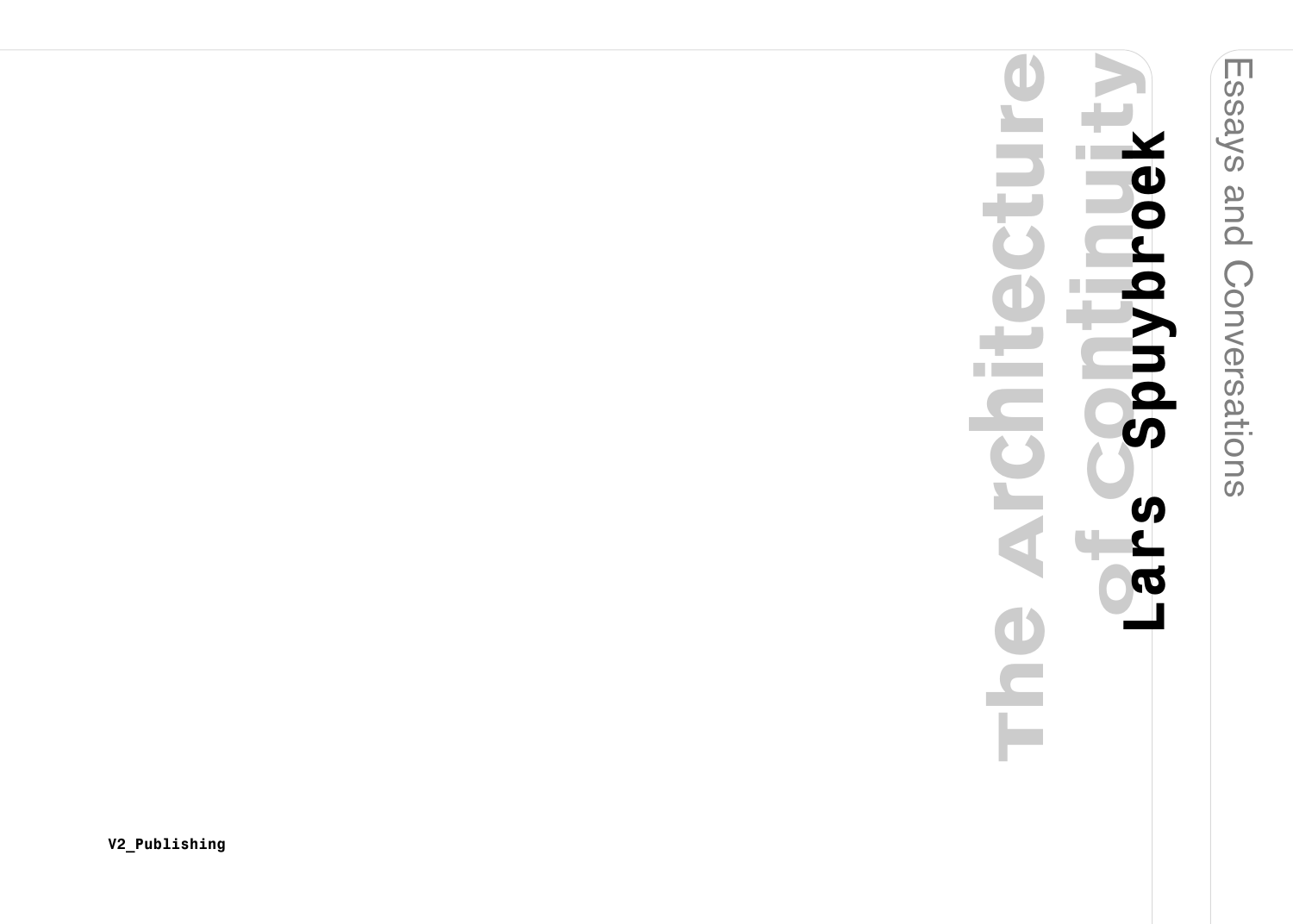| 6                                            | 12                                                                             | 32                | 46                            | 62                                  | 76                                 | 94                                                   | 112                                 | 130                                | 148                             | 166                                            | 184                                          | 208                                         | 226                      | 244                            | 264                            | 286             | 290        |
|----------------------------------------------|--------------------------------------------------------------------------------|-------------------|-------------------------------|-------------------------------------|------------------------------------|------------------------------------------------------|-------------------------------------|------------------------------------|---------------------------------|------------------------------------------------|----------------------------------------------|---------------------------------------------|--------------------------|--------------------------------|--------------------------------|-----------------|------------|
| Detlef Mertins<br>Foreword<br>$\overline{b}$ | Continuity<br>Introduction<br>po<br>$\overline{O}$<br>Tectonics<br>Experience, | Geometry<br>Motor | <b>Substance and Accident</b> | Reality<br>Motorization of<br>The I | Experience<br>to<br>Primacy<br>The | S<br>Visi<br><b>Machine of</b><br>Soft<br><b>The</b> | <b>is</b><br><b>Africa Comes Fi</b> | Vagueness<br>ð<br>Structure<br>The | <b>Work</b><br>at<br>Sensograms | <b>Lives That Are Hidden</b><br>$\bullet$<br>Ě | $\bullet$<br><b>Architectur</b><br>Machining | of Continuity<br><b>Architecture</b><br>The | <b>Textile Tectonics</b> | Variation<br>The Aesthetics of | <b>Freedom</b><br>one<br>Steel | Acknowledgments | References |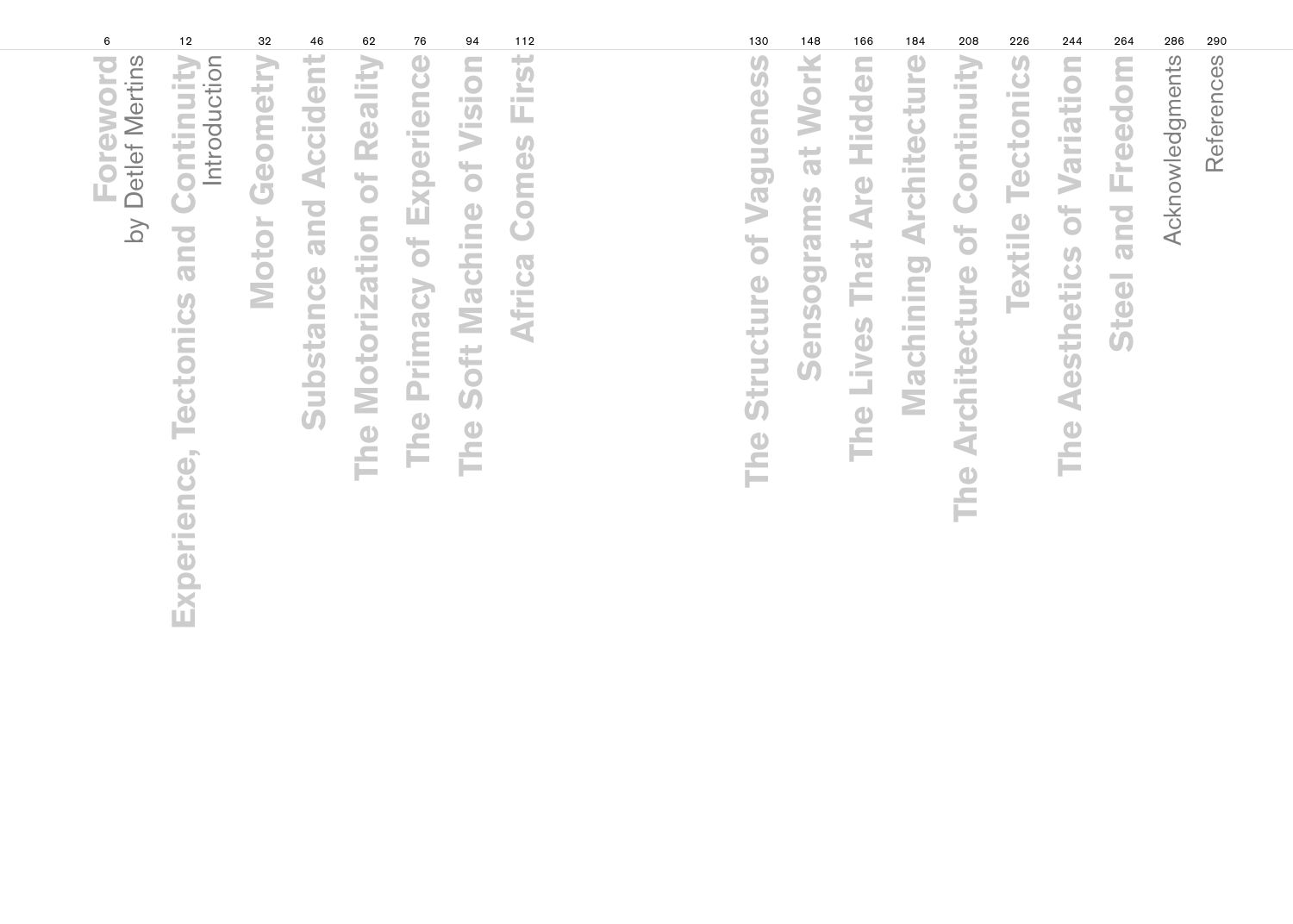# Introduction Introduction

**Experience, Tectonics**

 $\overline{\mathbf{a}}$ 

**The Co** 

Expel

**TA** 

**and Continuity**

### The Twilight of the Gods

Whatever happened to architecture? Any observation of the current goings-on in architecture, even for the shortest of moments, by the shallowest of minds, the critic most disoriented, cannot result in anything but the acknowledgment that architecture is in the most confused state it has been in decades. Architecture is in its slumber phase: there are no thoughts, no styles, no debates, no stakes, nothing but vast global success. We live in a global era of cuteness. We have cute architecture, cute critics, cute magazines, cute books. Cute colors, cute forms, cute materials. We seem to have arrived at the same point where we were almost 200 years ago, when we had to figure out what style to build in', not because we didn't have a style but because we had too many of them. It was Gothic on Monday morning, classical on Tuesday, and Wednesday was reserved for the rural picturesque. Thursday there might be an eclectic experiment, and Fridays ended in desperation. Most contemporary architects probably experience all this in a single day. To bypass such unnerving situations, the average large office today, similarly to large fashion houses like Prada and DKNY, has a principal flying all over the world with projects by the directors (all between 25 and 30 years old) that precisely cover this five-day range. There's one director for minimalism, one for high-tech, one for traditionalism, one for formalist streamlining, one for desperation (which they call the R&D department). And even this view is probably too rosy, because such a setup would still allow for some kind of positive tension, for a potentially fertile neurosis. The truth, of course, is that we have analyzed all the tension away, negotiated all the different positions: we can mix in enough traditionalism with high-tech to make it a railway station in a historic city center, or mix in enough streamlining with hightech to make it an airport, or mix in enough minimalism to put it in Germany, add in enough signature to make it a museum, or enough desperation to take it to China. And all the critics give it t h e n o d

1.<br>So what has actually happened to architecture? I think the best way of understanding our current position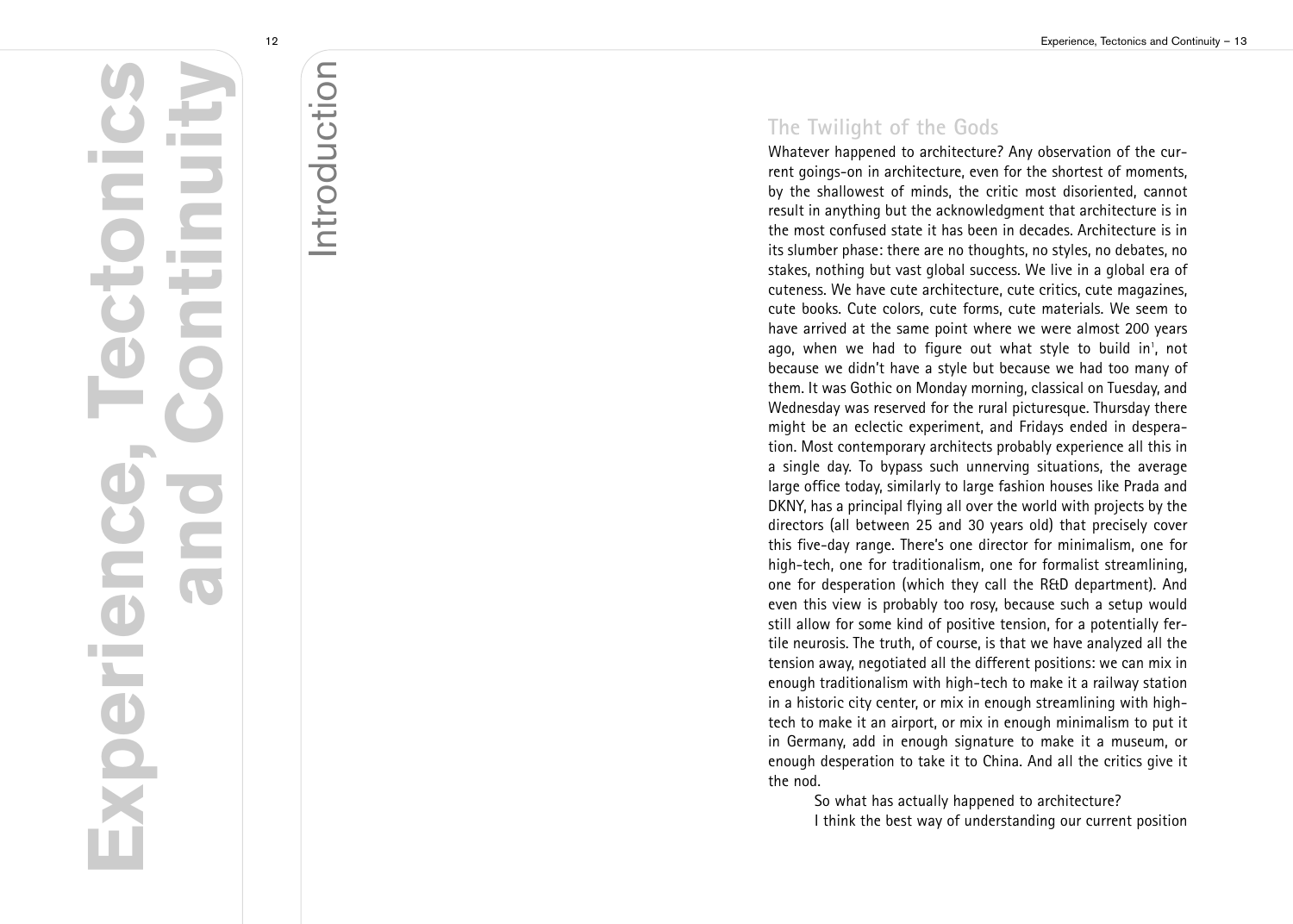Experience, Tectonics and Continuity – 15

is through aesthetics, since it covers all aspects of architecture – not just how we make it or how we design it, but also how we get others to agree with it and to discuss it. Aesthetics is the widest scope one can take for looking at design. What is an aesthetic experience today? It is not the revelation of the century to say that there has been a major shift in the platform for aesthetic appreciation – the magazine – which has moved from being mainly language-based to being fully image-based. We are in the final stages of what I call the "Kantian trap": aesthetic experience leading to a cognitive moment of critical judgment. Now, Kant has been accused of many things, and often unjustly so, but with him aesthetic experience did give way to critical judgment and taste – the intermission when everybody gets up to discuss the play became as important as the play itself, and this led directly to reviews. This moment of critique led inevitably, fatally, to an architecture of criticality, where architecture in its turn discusses its own reviews, and all design features become illustrations for a previous or later debate. At this point, architecture considers everything as language – its history, its ordering system, its aesthetics – and all there is left to do is analyze it, comment on it and deconstruct it. Every fading architectural movement is one of language: whether from the 2<sup>nd</sup> century, the 16<sup>th</sup> or the 20<sup>th</sup>, everything ends in rhetorical mannerism. It always ends in language. And where has this architecture of criticality led us? Straight into "visual culture." There are still critics – and architects – who believe criticality resists visual culture, but in fact it precedes it and is incorporated by it. What exactly does it mean to be, as Koolhaas proposes, critical to ¥€\$? Is that NO ¥€\$ or YES ¥€\$? Either one will do; it doesn't matter. In semiotics there can be nothing outside the global empire of signs themselves, whatever their content: signs function on their own, thanks to or in spite of their content. Who cares about content? Certainly not the signs that are supposed to embody it. And now, to return to our main question: what constitutes an aesthetic experience in the realm of semiotics? An unraveling of the subtext, a decoding of messages and a reclaiming of them? That is not an experience; that is read-

ing, interpretation, judgment. It all turned out the wrong way around: Kant's judgment was supposed to come at the end, and now it comes beforehand. But we are already far beyond interpretation or decoding, and all we can offer things today is the briefest glance, the faintest smile – the flimsiest acknowledgment of a sign's existence. We look at signs as they look at each other. And today the glossy magazines' editorial pages have moved onto ubiquitous designer websites, and the magazines have become even more visual, like websites on paper. A deader dead end can hardly be imagined – and architecture blindly follows.

#### **Architecture and the Lamp of Life**

This book, written over the course of many years, argues for exactly the opposite; not wholly unexpectedly. It proposes a radically materialist view, but one so radical that it becomes strange, indeterminate and even vitalist. It is not so much a scientific vitalism (which would not be very scientific) but one that is committed to the aesthetic, where the perception of matter resonates with matter itself, where the sensed, the seen and the structured share the same continuum. Such a materialist view means nothing more or less than that when looking at the body, *experience counts as the main form of involvement*, and when looking at architecture, *tectonics counts as the main form of articulation*. In this view, life pervades everything – experiencing bodies and structured matter, the organic and the inorganic – a view that is particularly convenient when theorizing about architecture, since it exists at the crossroads of both. Of course it requires quite some imagination to view not only people and trees but also cracked mud, foam and clouds – let alone buildings – as alive, and one shouldn't really, unless one defines life not so much as breathing and reproducing forms of matter but more fundamentally as "sensitive" and "irritable" matter, as Diderot and his contemporaries did<sup>2</sup>. In the early stages of the 18<sup>th</sup> century, when science was slowly moving away from Descartes' mechanistic physics toward, for instance, a chemistry dealing with the problem of fermentation and a biology deal-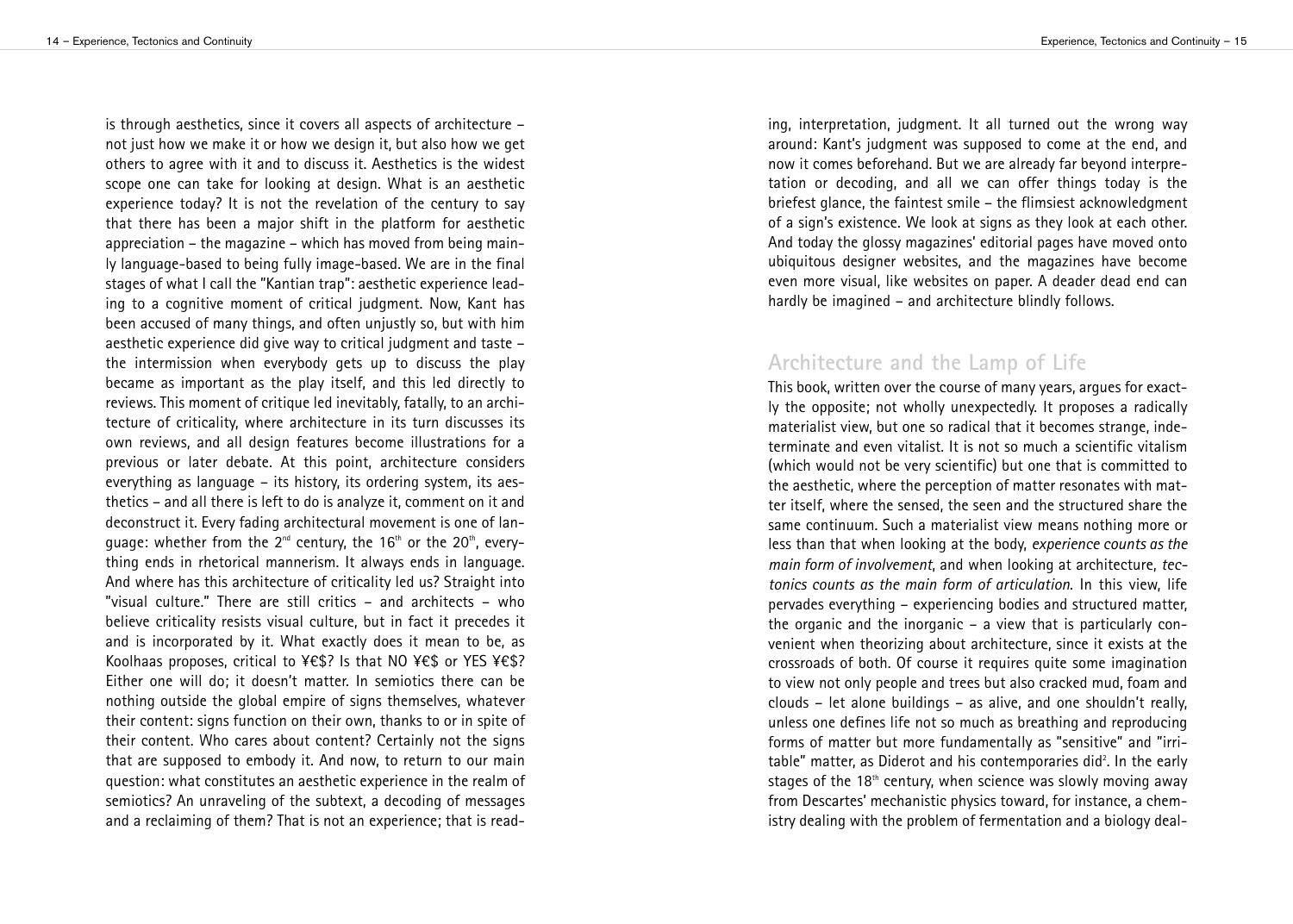ing with the problem of regeneration, early Enlightenment philosophers began to view matter as something active rather than passive, as substance with intrinsic movement, rather than movement being external to matter. In their view, one could no longer draw a clear line between matter and life. And we can't, we shouldn't, and that is as far back as we have to go to tackle the problem of contemporary aesthetics and architecture. From that point on, we have to create our own new path through history, rethinking aesthetic experience, rethinking tectonics, to finally come out on the other side of the problem.

We must simply rethink the whole process of aesthetic experience and how it relates to an architecture generated from active matter. In the second half of this book, I make many references to previous moments involving a vitalist aesthetics. One is the rise of the Picturesque movement, which emphatically positioned itself between beauty and the sublime and led up to people like John Ruskin, who so heroically stated that architecture had reached its definitive low point in the Renaissance<sup>3</sup>, when structure and ornament became forever separated. His best chapter in *The Stones of Venice*, "The Nature of Gothic," and that in *The Seven Lamps of Architecture*, "The Lamp of Life," are quoted here over and over. Moving away from universalist classicism, Ruskin tried to advocate an architecture of life, which was by necessity Gothic because of its "changefulness and savageness" 4 . Another such moment came with Wilhelm Worringer, the German art historian who startled the art community with his thesis *Abstraction and Empathy*, and even more with *Form in Gothic* three years later, which advocated an expressionist reading of the Gothic, in which geometry itself came alive. Worringer was one of the first to map a way out of the dilemma between structure (abstraction) and empathy (ornament), which is still one of the deepest rifts in architecture, in the form of high-tech Polytechnique vs. sculpturist Beaux-Arts (see the chapter entitled "Steel and Freedom"). What I have found completely liberating is to be deeply involved with historical figures like these without at any point feeling the need to become historicist. It has to do not with history being a

supplier of architectural form but simply with tracking down kindred thought. For Coleridge, Ruskin and Hogarth, taking life as an aesthetic subject was occasion to become not speculative but accurate. I find there to be no comparison in rating them against our contemporaries, or against what we have come to know, in our 20<sup>th</sup>-century idiom, as the avant-garde, which is simply a military view of mediated taste. In tracing this historical path of life in forms, it is evident that, as I have stated above, "life" must split itself into two modalities, one concerning human corporeality and experience and the other the materiality of structures and forms. These two materialities again meet and interact in life itself, which of course raises the main question of how they affect each other and how such mutual influence reunites them.

Roughly stated, half the essays and conversations reason from experience to structure (these include "Motor Geometry" and "Sensograms at Work"), and the other half from structure to experience ("Steel and Freedom," "Machining Architecture").

#### **Sensation, Perception, Action and Construction**

The aesthetic experience we pursue is of a radically different nature from critical judgment, in Kant's time as well as our own. Now, before elaborating the aesthetics, we must focus on experience itself. According to John Dewey<sup>5</sup>, who built an important segment of his philosophy on the notion of experience, like his contemporary William James, nothing can be more noncognitive and nonlinguistic. Experience, for Dewey, starts with pure sensation or feeling and leads more to a knowing-how – a bodily, skillful form of reflection, a motor memory – than to a knowing-what, i.e. knowledge or judgment. But all theories of experience seem to work directly as aesthetic theories, since corporeality involves an agency of the senses. The fact that our lives seem to revolve around aesthetics more than ethics is discussed at length in this volume in my conversation with Arjen Mulder, entitled "The Lives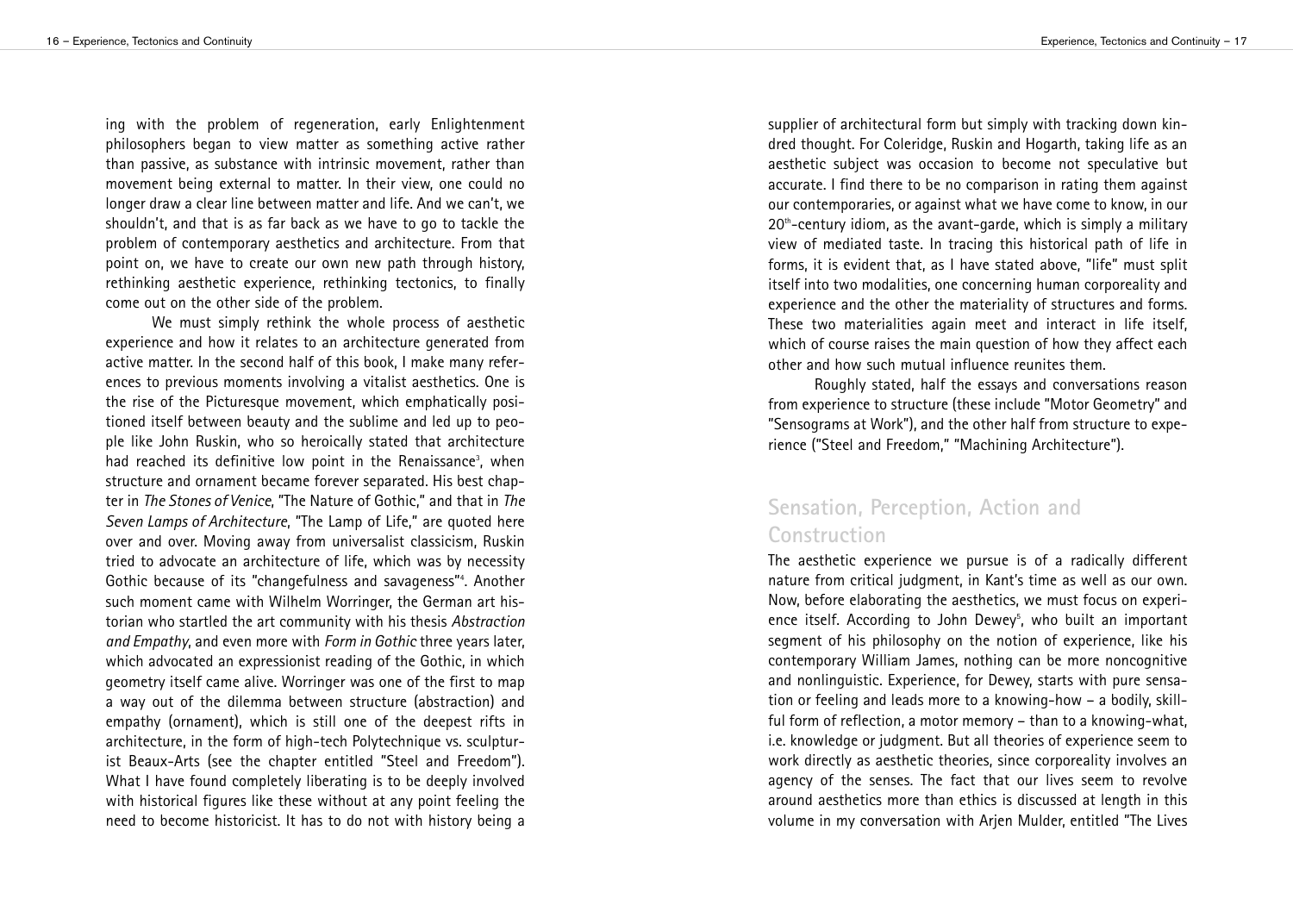That Are Hidden." This means we are immediately outside the reach of Kant's critique, since experience beginning with sensation directly leads to a very specific relationship between perception and action, in which one is embedded in the other. It forms one of the central arguments in this book: that there is no action without perception, and no perception without action (see, for example, "The Primacy of Experience"). Perception is not something that happens to us, or in us, but something we do, as Alva Noë<sup>6</sup>, the latest exponent of such thinking in cognitive philosophy, says. This way of looking at experience, as an inherently aesthetic modality of human nature, then inescapably points in a direction where seen and sensed forms constitute activities. In the book's development of these ideas, many scholars and aestheticians are discussed, such as Susanne Langer, with her concept of living form; one of the earliest is William Hogarth, who as far as I know was the first person to use the word "picturesque" 7 . In "The Aesthetics of Variation," I discuss his concept of the serpentine line – the line of variation – as applied in the hairstyles of his day as well in his paintings and drawings. Hogarth found a path between the world of beauty, a world of ideal static forms, and that of the sublime, one of only forces and dynamics. He found a way to deal with forces before they become forms, as neither pure forces any longer nor forms just yet. In modern terms, he dealt with process, but without serving up pure force, as in action painting. He wanted his art to "work" and developed his aesthetics accordingly. Here, we can already discern a parallelism between perception on the one hand and the perceived object on the other. What makes one work also makes the other work. The making of an artwork somehow runs parallel with the seeing of that artwork. This is something that doesn't happen with the sublime or with beauty, or in  $20<sup>th</sup>$ century terms, with either abstraction or realism. The fact of the matter is that both perception and object are *constructed* during a process, which is of course the final pillar under the all-encompassing concept of life's materiality: next to sensation, action and perception, we find construction as the final dimension of experience. This specifies our aforementioned vitalism as a kind of con-

structivism. Life constructs. Agency builds. There is no other way of understanding our sense impressions than as constructs, as blocks or rhythms, or as assemblies. So, when a theory of experience evokes an aesthetic theory, and that theory can accordingly be applied to any work of art or built structure, they automatically start to short-circuit and loop. Life is shared. This aesthetic of agency is theorized at several points in the book as *sensuous*, a concept which comes very close to Worringer's concept of empathy. Sensuousness is not about the pure collecting of atomic sense data, but nor is it judgmental contemplation. It is *corporeal reflection*, so to speak, a resonating of the body, with a wide range of actions implied. It is a shift from emotion to feeling and from lived experience to life experience. Empathy is generally explained as a "feeling into," <sup>8</sup> involving not so much a sharing of the same feeling between a person and an object (which would be close to animism), but a much more general and impersonal sharing of life itself.

### **Earthwork, Wooden Frame, Textile Wall and Fireplace**

As stated before, a materialist theory of perception and sensation must run parallel with a materialist theory of architecture. On first thought, one would expect that such a theory would simply lead us to engineering, more of a theory *without* architecture. But of course, a theorized materiality doesn't need to be applied to building as such but more to the organization of the built – and organization means architecture, not building. This is why Gottfried Semper's tectonic theory of the four elements <sup>9</sup> (earth, wood, textile, fire) is not a concept of architectural elements, of components that need to be jointed, though it is often understood as such. His four elements are much more states of aggregation, of density or rigidity, than actual building materials. Semper was well aware that architecture, in his time at least, was monolithic. He argued that the four elements didn't inform building so much as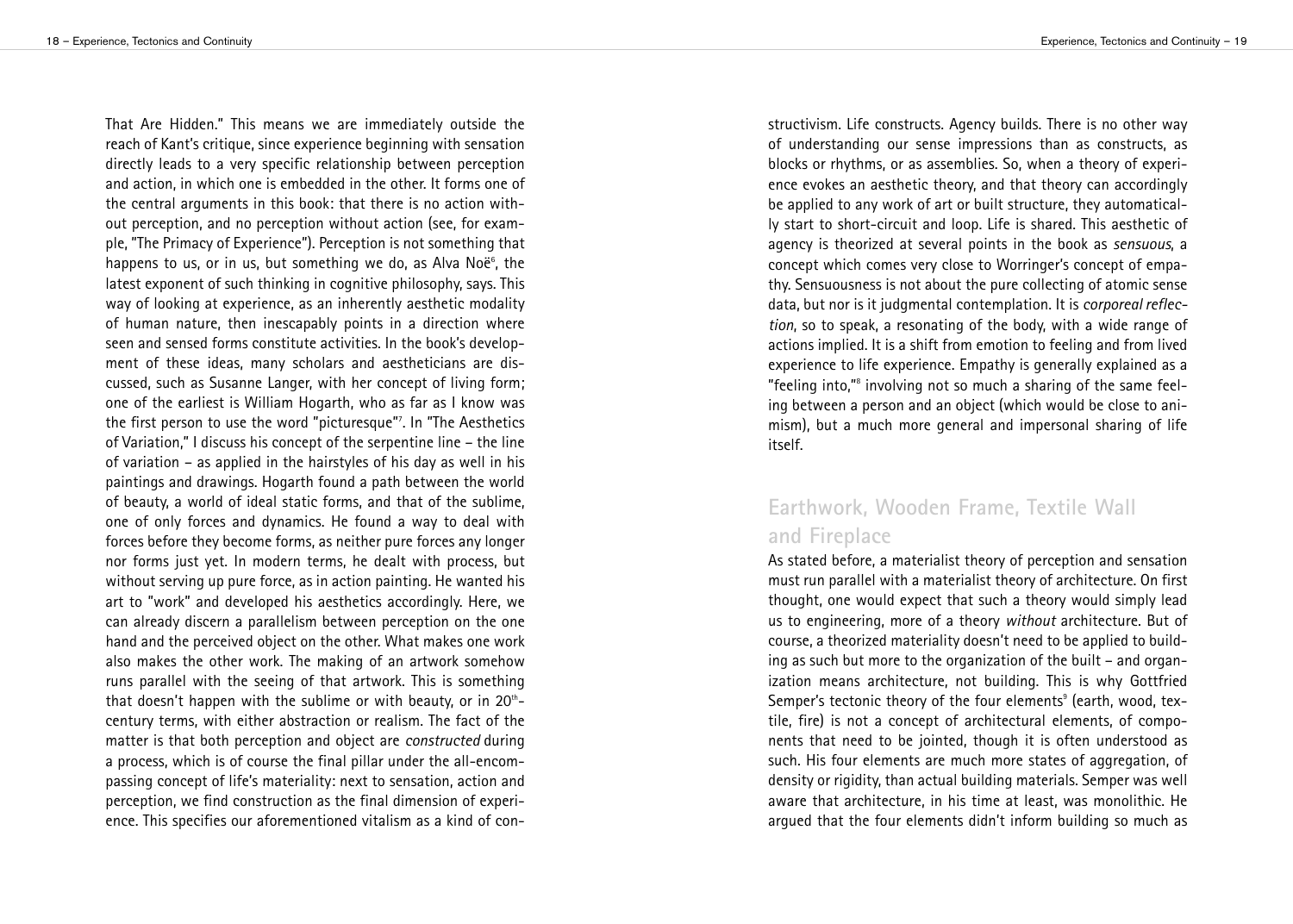architecture, which was made of stone anyway. Tectonics consists of a materiality that informs the organization of things as much as their physical structure. Many scholars have struggled with this, but Semper's theory explicitly steers between what he called mere engineering and speculative aesthetics, the latter of which would mean to simply cast ideas in stone. He refuted both blind materialism and blind idealism; or, in terms of architecture schools, he refuted the Polytechnique as much as he did the Beaux-Arts. Tectonics is exactly that: an aesthetic, not poetic<sup>10</sup>, use of structure, and in our terms this means a structure that is made sensuous. I have always paralleled Semper's four elements to the four experiential dimensions discussed above. The earthwork is the first surface; it creates the plan. The plan is the surface of action. The wooden frame is the structure, the realm of construction. The textile *Bekleidung* creates the wall, the surface of perception. The hearth, the fire, constitutes the realm of sensation. But, as with experience, these four categories cannot be simply added up; rather, they multiply, intertwine and bring forth each other. This is why in chapters like "The Structure of Vagueness" and "Machining Architecture" I have tried to rethink Semper's materialism in a more processual, active form. I was happy to find this in the original and long-ranging research of Frei Otto, who, however close to engineering (and therefore to the frame part of Semper's categorization), developed ways for active matter to "find form"<sup>11</sup>, as he so strikingly puts it. Frei Otto, following Gaudí in this sense, created material, empirical computers to generate architectural forms, in what is known as analog computing. In the conversation with Ludovica Tramontin in this book, entitled "Textile Tectonics," I call this the "Semperian reversal": the reversal of the *order* of the four elements. Instead of starting with earth and a wooden frame to support the weaker textile fibers, I reason the other way around: weak threads move, find each other, and lock into each other, building structure and rigidity. So instead of adding the soft to the rigid, as Semper did, we see *a transformation of soft into rigid*. This is nothing more or less than the application of the concepts of constructivism to architecture, meaning that the mobility of agency is transferred into structure. While form is being generated, it necessarily becomes structured, because if it didn't, it wouldn't hold. It is all (a process of) constructivism.

When we look at this twin materialism, of the body's corporeality on the one hand and the building's tectonics on the other, we see a theory of architectural form emerge that can safely concentrate on the object of the building itself, since the other part deals with experience, which involves as much routine and habit as "program" normally would. Program and form are still complementary; they are extensities, with one filling the space left by the other. Experience and tectonics are congruent; they are intensities, both filling the same space (that's why their relation is sensuous and why there is so much empathy between them). So there is no need to go back to Vitruvius. If we consider architectural form, we immediately note the three scales of design: not *utilitas, firmitas and venustas* but *massing, structure and texture*, the three physical scales of architecture. A reworking of Semper's four elements into three scales would suffice to have life live in its full complexity both as the realm of action and as the realm of sensation and perception. Tectonics works in all directions, horizontally as much as vertically, and across all scales, on that of massing as much as that of texture. It creates a continuity we haven't enjoyed in architecture since Alberti broke it up into separate realms. Since his theory of architecture, structure has been equated with abstract, mechanical geometry, and ornament with organic beauty. And because geometry lacks empathy, it needed to be corrected with ornament that operated on the smallest scale (that of texture), while massing was governed by proportion, harmony and what he called *concinnitas*, the way a building is organically put together<sup>12</sup>. So architectural aesthetics is evidently an aesthetics of the whole and the parts, like any other aesthetics. But for Alberti, the parts are totally subordinated to the power of a preexisting whole, to purposiveness, not all that differently from Kant's sense impressions being subordinated to an apriority of concepts. In our world it all works immanently; the parts "find" a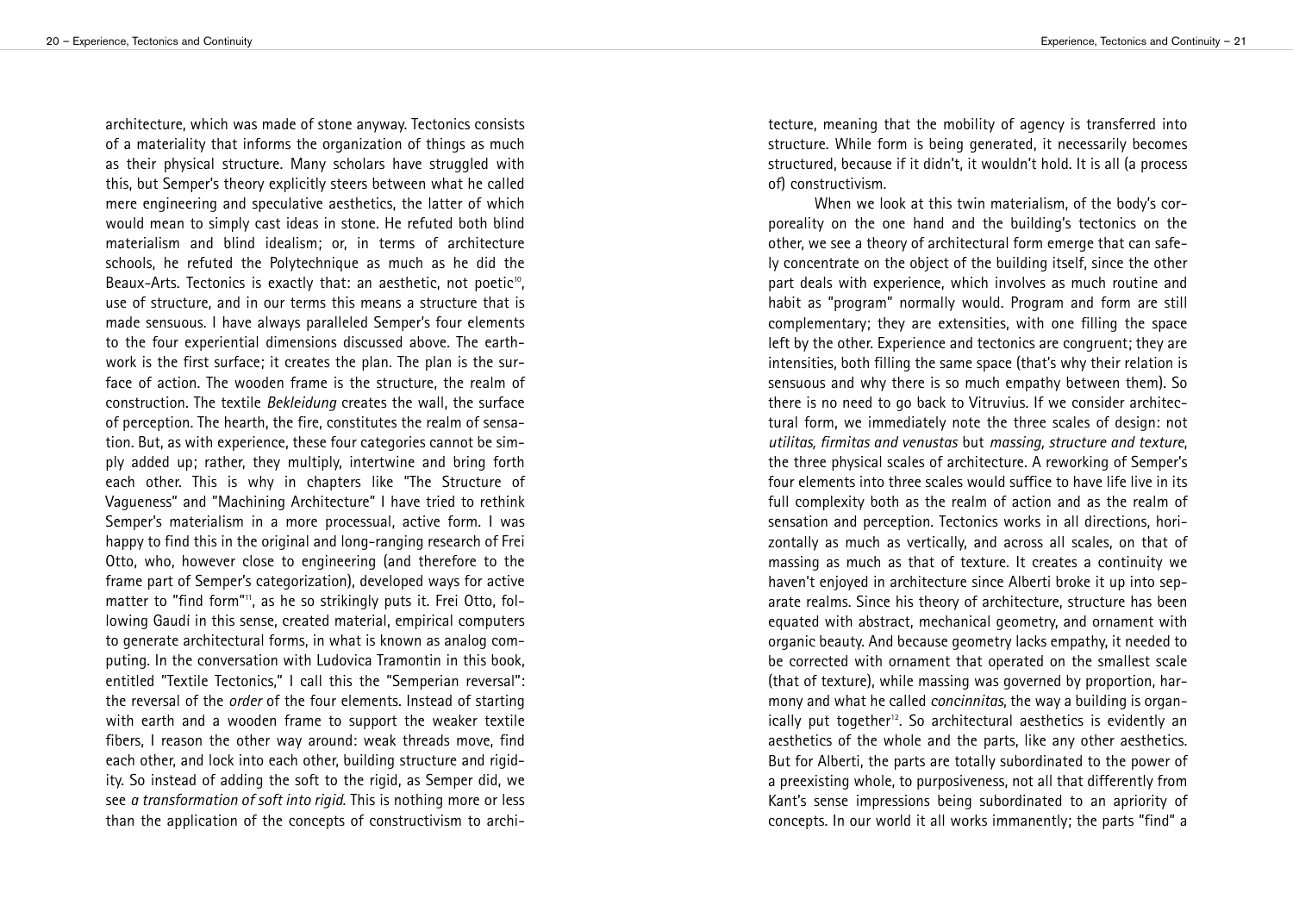whole; it doesn't preexist. We see, we apprehend, the parts through sensation and construct the whole, which corresponds with massing, which is in the realm of tectonics understood as configurational, rhythmic and patterned (see "The Architecture of Continuity" and "The Aesthetics of Variation") – and such description fits human experience as much as architectural form.

With Worringer, we see a radical shift when he theorizes the Gothic as healing that separation of structure and ornament, or in his words, abstraction and empathy – or, in Kant's words, the mechanical and the organic. The Gothic merges both positions; it is what Worringer calls "vitalized geometry"<sup>13</sup>. It doesn't have to decorate the structure with organic elements, since movement and life itself have become part of the structure. The Gothic is nonorganic; it is repetitive and not symmetrical, restless and not balanced. It is *the structure that has itself become sensuous and the ornament that has become material*. We see a continuity of scales, of dimensions, occurring in the Gothic. To clarify this notion, I discuss some of the ideas of the famous metallurgist Cyril Stanley Smith in the last conversation in this book, "Steel and Freedom." For Smith, who distinguished between three scales of material aggregation – "Structure, Substructure, Superstructure," corresponding with our order of structure, texture and massing – looking at aluminum alloys wasn't so different from looking at paintings. He was particularly interested in the mixture of regularity and irregularity in metal structures. He saw not a lattice of atoms that simply added up into a block of metal but lattices organized by aggregates. When a metal structure grows by itself, it does so not by addition but by aggregation: it breaks into singularities ("dislocations" 14 , what I call transformations throughout the book) that make the structure expressive and empathetic in itself. The scales of structure generate one another from continuity, like the Gothic column that moves up from the floor as a bundle of ribs, subsequently disentangles into a fan-shaped top and reentangles into a reticulated vault where all four column-fans start to interweave. Continuously varying states of aggregation operate on singularities ("column," "fan," "vault"). So singularities

aren't elements (which always exist beforehand), but emerge from relations, from continuity. Going from line to surface necessitates a transformation, a shift, but without breaking continuity. Continuity in architecture does *not* mean organically smoothed-out forms but an architecture of singularities – sudden changes in a system that organizes the previous state by a matter of shifting scale, like column-line to vault-surface. In short, tectonics is not the subordination of all articulation to structure; an architecture of continuity is one of tectonic articulation where empathy (on the smallest scale) and massing (on the largest scale) are *implied in structure*, but only a structure that transforms on its own to cross scales.

#### **Finality, Ambiguity, Continuity and Generality**

Here we have arrived at the final argument: that of continuity. All the aforementioned constructivism, all the sensuousness, all the material agency spring from only one thing: sharing, or better, continuity. When Charles Sanders Peirce wrote *The Logic of Continuity*, he was convinced it would create a revolutionary change in mathematics and logic (and it did, but much later than he had hoped). Peirce is present in many discussions and arguments in these essays, especially the one that deals more directly with his ideas, "The Structure of Vagueness." Philosophically speaking, Peirce's concept of continuity is not too different from Deleuze's plane of immanence (the plane of life, of undivided consistency) or Spinoza's monist substance: all germinates from one. Or, as Peirce says, "all things so swim in continua"<sup>15</sup>. Continuity is part of real things, and therefore things are necessarily vague, since they are one and many at the same time. If you look at a bird, for example, obviously it is a finalized form with clear contours, but that doesn't help you to understand what a bird is; you have to see it fly first, which makes it less clear, and then you can only understand its flight when you take the air into account,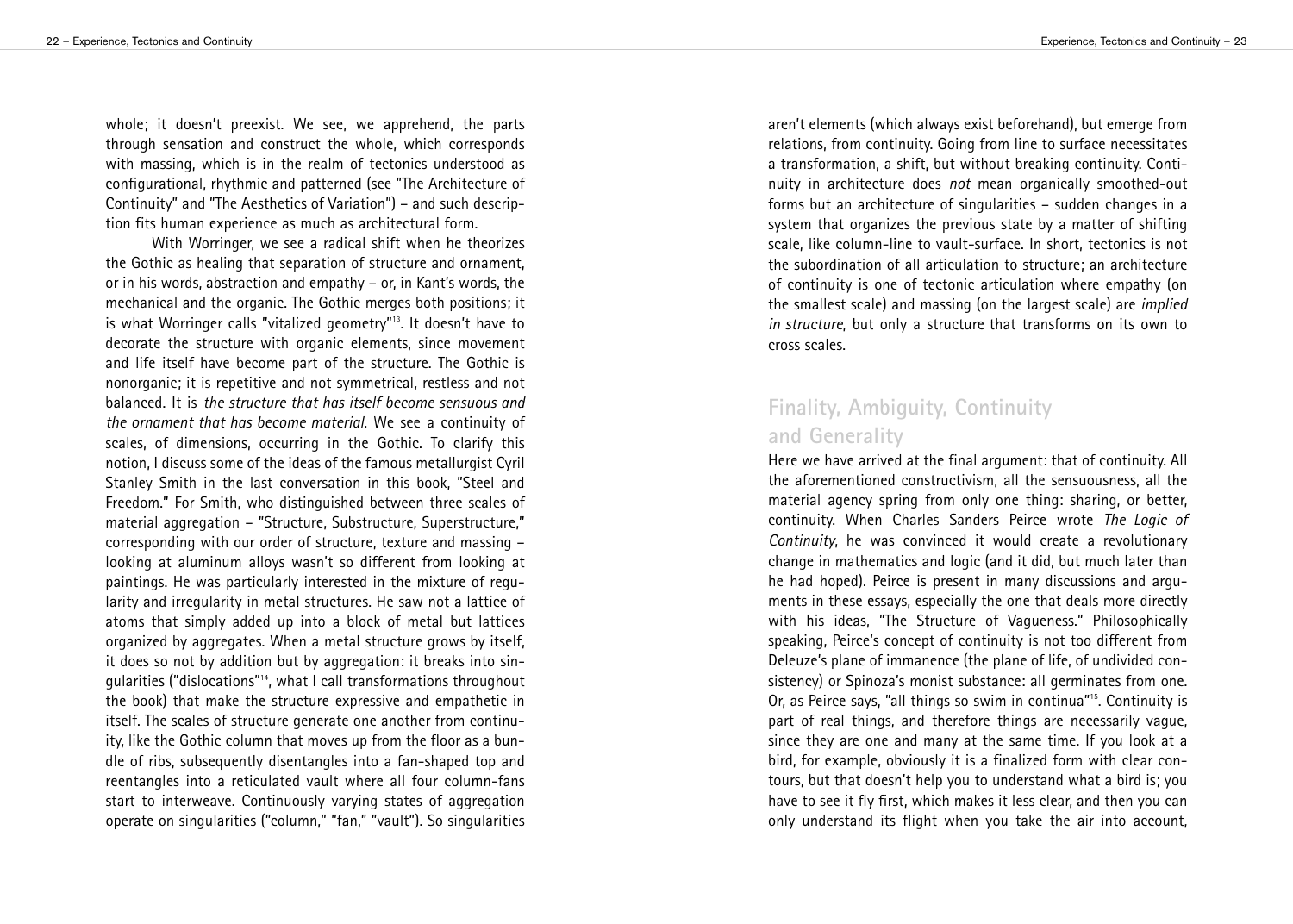which makes it completely vague. So vagueness is not a lack of logic (though it is a lack of determinacy); on the contrary, the logic of vagueness is exactly what constitutes relations. All logic concerns relationality, that which we generally indicate by "rules" or "rule-based systems" (see "Machining Architecture"). When that same bird flies into the forest to pick up a twig to build its nest, everything that makes the twig a component is in such a relational logic itself. If there can be no continuity between elements, there can be no material agency for forms to find themselves; if there can be no continuity of natural forms, there can be no evolution; if there can be no continuity of tectonics, there can be no jumping of dimensions; if there can be no continuity of empathy, there can be no aesthetics. And this is particularly important to architects, since we tend to think in an elementarist way.

Elements are the simplest state of being; they are defined by an internal code, an identity or purpose, that which makes a screw a screw and a column a column. This form of determinism is generally denoted as finalism; each object is a finality. A column is a finality, as is a beam, or a room. Most architecture we know of operates on this level: classicism and most of modernism work with predefined elements.

When on one side of the formal spectrum we have the abovementioned determinism, then logically on the opposite side we should have an indeterminism – what is called generality. In architecture, we know this from architects like Mies van der Rohe, who mostly tries to generalize differences into a single state of being, a neutral average. A space frame is another generality architects are familiar with, since all the members are abstracted into the same state. All minimalists strive for such a form of generality, to reduce all form back into a single form.

Now that we have defined the two extremes of our formal modalities as finality and generality, we can more clearly see the two in between: ambiguity and continuity. Ambiguity is a dual state of being, like two determined states overlapping or working simultaneously. In the conversation entitled "The Aesthetics of

Variation," I name Robert Venturi as the strongest advocate of this form of architecture, but I also think of Pirro Ligorio, who bent a façade into a ceiling (Mannerism offers dozens of examples). A gallery in any typical baroque palace also counts as an ambiguity, being a corridor and a room at the same time. And I remember a wall by Adolf Loos, just behind the entrance of Haus Müller, in which there is an opening so large that it can be interpreted as either two columns or a wall with an opening in it.



Diagram of the four modalities of architectural form.

Finally, after finality and ambiguity, we have continuity as the last mode of existence before generality. Continuity includes both sides: singularities, i.e. discrete states, and fully merged and generalized states. In continuity, all is materialized, the objects as much as the relations between them. So it tends toward generality, but things can still articulate and express themselves, on the condition that they never leave the continuity. I hold finality and ambiguity to be typical linguistic states (and therefore defunct), while continuity in all its characteristics is material. Generality I hold to be the most abstract, mathematical state of being, which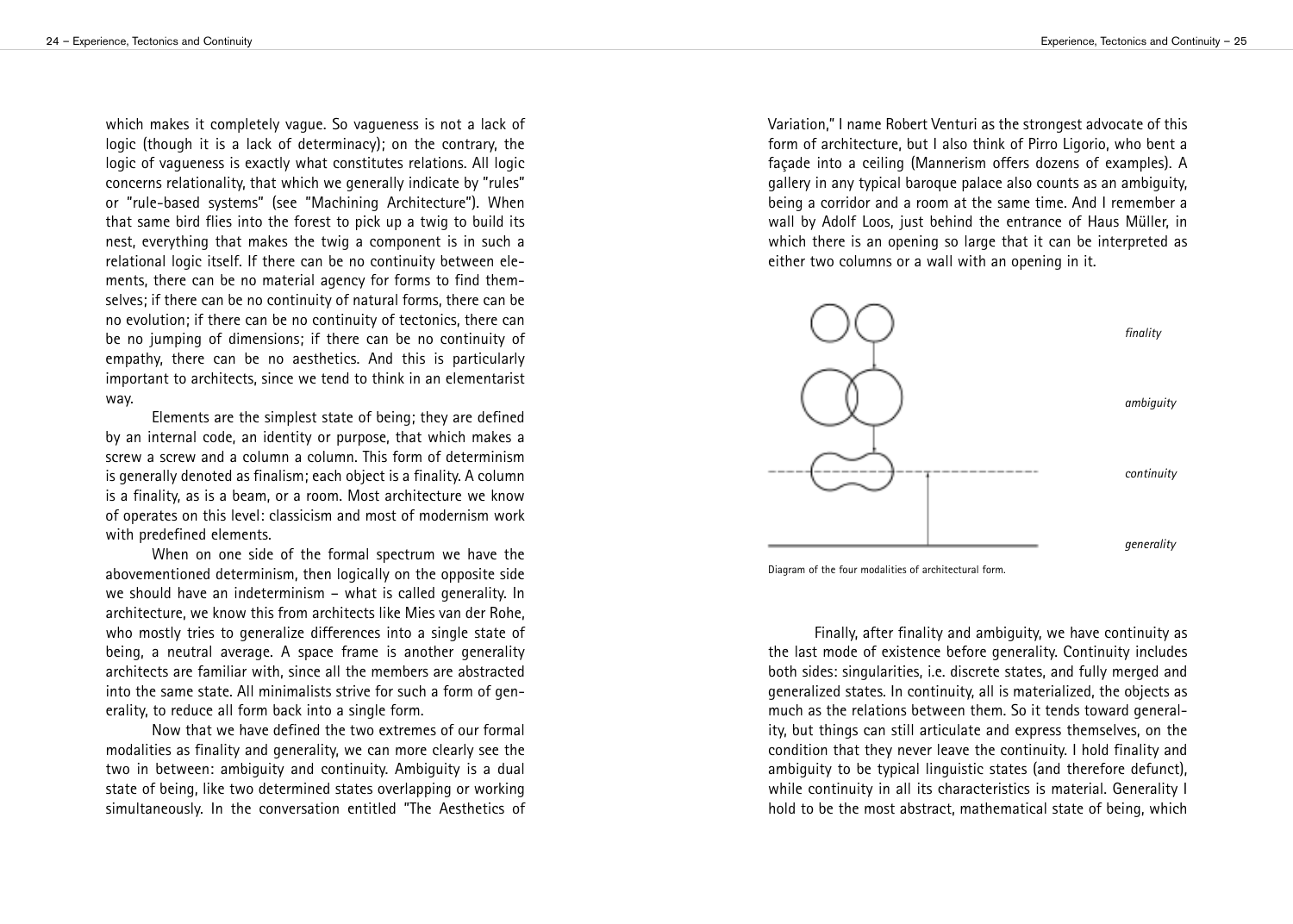is unstructured and therefore a misconception of continuity, like the statement that when all is one, all is the same. Unity is not uniformity. Materializing the generic without differentiation is simply a misunderstanding of continuity. In the Gothic, which is the architecture of continuity per se, all elements are in a constant state of transition, column becoming vault, vault becoming window, window tracery becoming wall, and on and on: all movement is passed on, without ever dissipating. The relations have become external; it is the relations that create the whole, not the parts.

Concluding that buildings are made up of parts, of elements, doesn't mean that architecture should be based on elementarism; on the contrary, an architecture of continuity fuses the hard with the soft, tectonics with textile, abstraction with empathy, and matter with expressivity.

#### Technologies and Techniques

If we broaden the definition of technology for a moment and state that it consists of a constant handling and processing of matter, than we can apply this definition to both the materialities – the body's and the building's – that we had so carefully differentiated before into a realm of experience and one of tectonics. If there is a life of forms, technology is certainly its accelerator. Matter already moves of its own accord, but technology speeds it up. There is in technology always a great force of convergence at work, a channeling of potentials, which then diverge into millions of objects. A simple ruler seems to specify only the narrowest and simplest set of forms, but how large that set is! It is the same with a keyboard, a knife or a hammer. Of course, my own roots lie in technology, as the earlier writings in the first half of this book clearly show. On the other hand, an essay like "The Motorization of Reality," which short-circuits matter and mind completely via the technological, I could have written yesterday. "All concepts are motor-concepts," I write in that essay, meaning not only that all thought is action, a view Dewey would have subscribed to, but that the continuous production of the real is inherently and immanently "motorized," and as much a product of time as of technologies. Machines and technology pervade the book, from human experience ("Motor Geometry") to design methodology ("Machining Architecture") and fabrication techniques ("Steel and Freedom"). Technologies have a tendency to become techniques; since their realm of existence is that of operationality and work, they can potentially work upon any object. Their specificity tends to become generalized. Computers are a final step in this abstraction of work. They can work on anything. Therefore, it must be stated explicitly at this point that the realm of the sensuous, of empathy, can be revived in architecture only because we are shifting more and more from (a) manual design techniques to processdriven computing techniques and (b) manual labor to computeraided manufacturing. Let's recall for a moment that all the examples derived from Ruskin, Hogarth and Worringer concern handcrafted elaboration, often of a pre-industrial, and sometimes even an anti-industrial, nature. If we take Semper's notion of art as more praxis than poesis, of an art emerging from weaving and from craftsmanlike precision and delicacy, as a proposal for our times, it can only be supported by a decisive shift in craft itself. When we propose that ornament become structural (and structure become sensuous), this must be supported by (a) the industrial capacity to actually provide such complexity of variation and (b) the transference of the typical intricacy of handicraft to design and computer modeling. Craftsmanship becomes digital skill; the proposed shift concerns a technological upscaling as much as a material one. Now, this in no way means the materiality of craft is replaced by a digital immateriality (whatever that may be), that craft is transferred completely to the design studio and our designs are cut, milled and coated by five-axis robots that never sleep or strike. On the contrary, as we move from *preformed prod*ucts to informed half-products, this will necessarily mean architects will have to spend more time in factories rather than less, conduct more experiments and make more prototypes. When architects suddenly stop having to choose from a catalog, it means they need much more knowhow, or what Polyani calls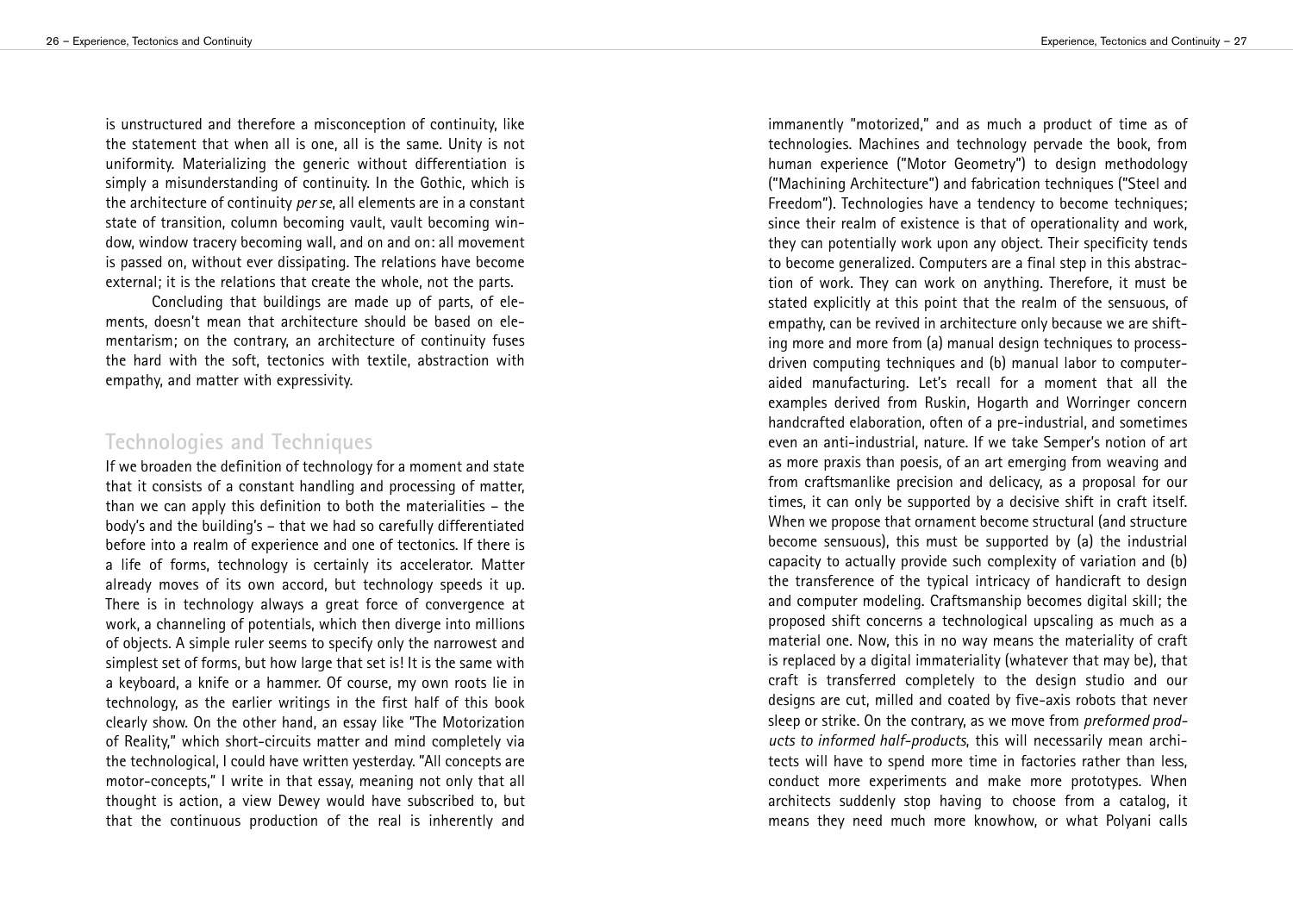"tacit knowledge"16, a form of implicit knowledge that involves direct experience of how things are made and done.

It also means architects need a much higher level of education in order to master digital tools, which started with simple CAD applications in the 1980s and moved on to the high-end modeling software of the 1990s and then to the generative component systems we use now. It is obvious today that educating architects to use these at a skillful level is not as simple as we thought it would be 10 years ago; the software programs of the airplane and automobile industries are far above the level of our typical CAD systems, especially since they involve fabrication, its processes and its economy. It is also clear by now that mastering the tools is a job for the architects themselves and not their draftsmen. And we should also keep in mind that these tools can only be taught when conceptualized within architecture itself, i.e., as design techniques and not as technologies, first of all because the programs are far too wide-ranging to teach in a course (a typical 3D modeling package comes with a manual of a few thousand pages), and second because functions like "copy," "paste," "lathe," "loft," "blend" and "smooth" are by no means innocent, either for architectural theory and methodology or for fabrication. In general, architecture resists such a complete immersion in technology, as the Beaux-Arts was by default opposed to the Polytechnique, but it is evident that digital technologies are of a far more abstract nature than pure engineering. I think the necessary reunion of the Beaux-Arts and the Polytechnique is a question not only of closing the gap between structure and empathy but also that between technology and methodology.

#### $Conclusion$

What will happen to architecture? Some who have written off digital architecture have probably mistaken it for yet another style in the ever-widening estuary of multiplying and branching languages we were so used to in postwar western architecture. Meanwhile, digital architecture has been getting an education; it has slowly learned to "architecturalize" its tools<sup>17</sup>, but it has also refused to associate itself with (or as) a group, indicating its wider scope and deeper significance. The digital turn has proved a much larger one than we thought at first, mainly because it involves a much deeper, more encompassing change at all levels of architecture: its experience, its methodologies, its history, its structure, its fabrication process, its aesthetics, its clients, its critics, its teachers, everything. I don't think singling out one or two components allows us to sufficiently grasp its complexity. Nor do I think we do it justice by applying it only to form, or structure, or decoration. We should resist easy solutions and refuse to take shortcuts. I think digitization is as inevitable as the Renaissance was after the tools of perspective, as modernism was after movies and trains, as postmodernism was after cars and television - but we must theorize digitization at the most fundamental levels of architecture, at the levels where we can start to repair the rift between the materiality of tectonic structure and the sensuousness of human experience.

#### *Rotterdam/Atlanta, June 2008*

1. Heinrich Hübsch, "Im welchem Style sollen wir bauen?" (1828).

- 2. Denis Diderot. Rameau's Nephew and D'Alembert's Dream (Penguin, 1976) and Principes philosophiques sur la matière et le mouvement (1770). The principle of irritability was already earlier conceptualized by Albrecht von Haller and the concept of movement being inherent to matter by John Toland in his Letters to Serena (1704).
- 3. John Ruskin. The Stones of Venice (Pallas, 2005): 207. On the topic of the Renaissance: "its main mistake [...] was the unwholesome demand of perfection."
- 4. Ibid. Book Two, Chapter IV, "The Nature of Gothic": 142. Separately edited by William Morris as The Nature of Gothic (republished with Garland, 1977).
- 5. John Dewey. Art and Experience. (Perigee, 2005): 21-3. And also: William James. Essays in Radical Empiricism, especially chapters II and VI (University of Nebraska Press, 1996).
- 6. Alva Noë. Action in Perception. (MIT Press, 2004): 1
- 7. William Hogarth. The Analysis of Beauty. (Yale University Press, 1997): 50. More than forty years later, in 1796, Uvedale Price published his On the Picturesque (Woodstock, 2000), defining it explicitly as "a station between beauty and sublime."
- 8. For a thorough discussion of the concept of *Einfühlung*, see H. Mallgrave and E. Ikonomou, eds. Empathy, Form, and Space: Problems in German Aesthetics 1873-1893 (Getty Center, 2003). Worringer's use of the notion of empathy ends a 35-year history that started with Robert Vischer and was carried forward by Heinrich Wölfflin. Einfühlung (with variations like Zufühlung and Ausfühlung) was a directly sensed con-